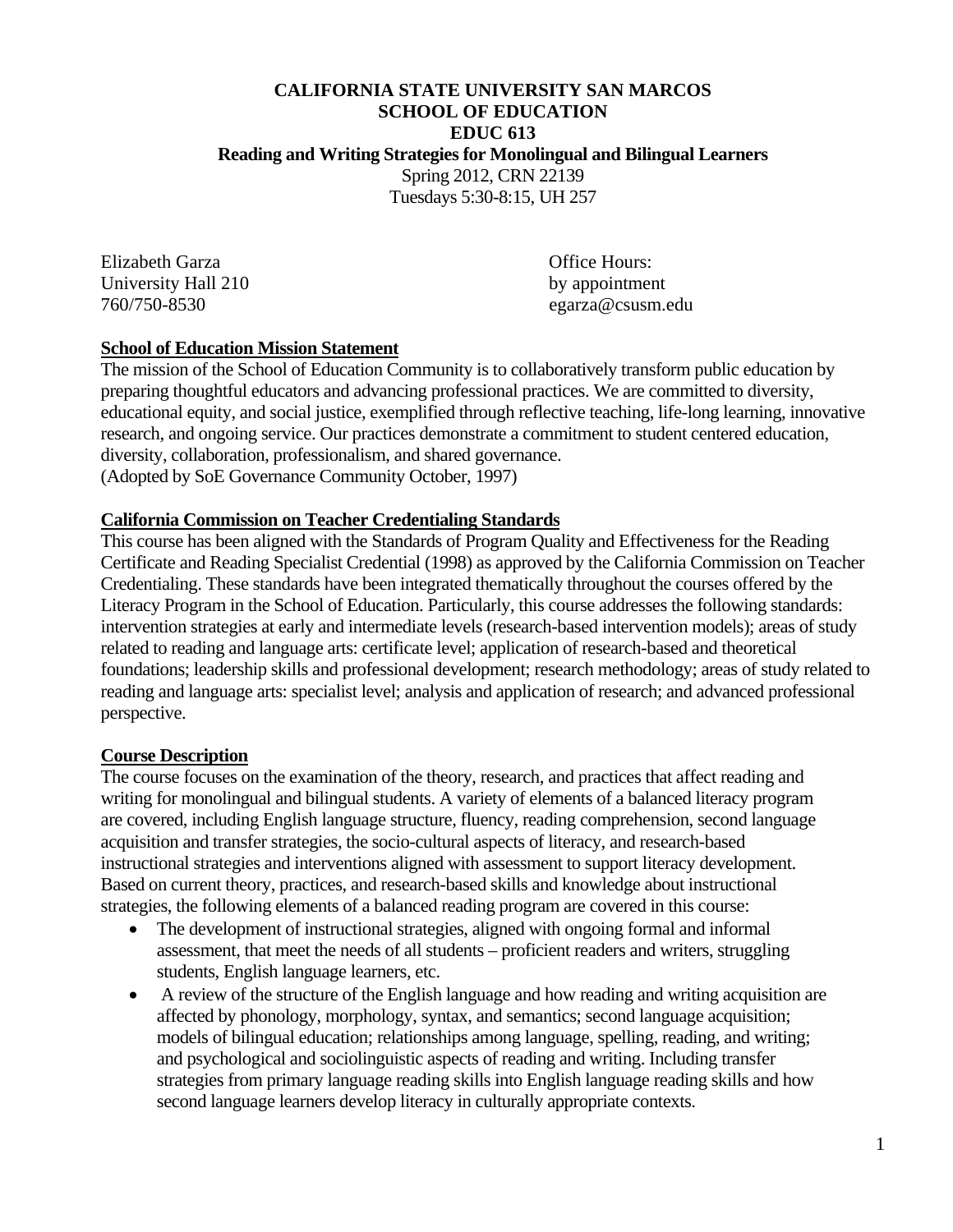- The development of fluent reading in students at all grade levels, including speakers of English and English language learners.
- Reading comprehension strategies (e.g., text analysis, thinking and study strategies, and independent reading of high quality books), including foundational skills in academic language, background knowledge, concept formation, and vocabulary development.

The key themes of this course include

- Fostering a Culture of Literacy
- Teaching the components of literacy
- Differentiated instruction, modifying curriculum & Intervention
- Using "new literacies"
- Use data to inform revision of instructional programs and plan professional development

#### **The California Standards of Program Quality and Effectiveness for the Reading Certificate and Reading and Language Arts Specialist Credential:**

This course has been aligned with the Standards of Program Quality and Effectiveness for the Reading Certificate and Reading Specialist Credential (1998) as approved by the California Commission on Teacher Credentialing. These standards have been integrated thematically throughout the courses offered by the Literacy Program in the School of Education. Particularly, this course addresses the following standards: Developing Fluent Reading; Comprehension and Study Strategies; and Preparation for Meeting and Reading and Writing Needs of All Students.

## **California Teachers of English Learners (CTEL)**

This course is aligned to the following standards for the California Teachers of English Learners (CTEL) Certificate Program:

*Standard 7: Foundations of English Language/Literacy Development and Content Instruction* 

The program provides candidates with opportunities to develop conceptual understanding of the historical, legal, and legislative foundations of instructional programs for English learners, including federal and state laws and policies, legal decisions, and demographic changes at the local, state, and national levels. The program provides candidates with philosophies and assumptions underlying various instructional program models methods for English learners, as well as current research on the effectiveness of these various models and methods of instruction. The coursework provides candidates with knowledge of the foundations of English language literacy, including the links between oral and written language and the affects of personal factors on English language literacy development. The program coursework develops candidates' conceptual and applied knowledge about the instructional planning, organization, and delivery for English Learners, including effective resource use. Coursework also provides candidates with conceptual understanding and applied knowledge of current approaches, methods, and strategies used in English Language/Literacy Development, Content-based English Language Development (ELD) instruction, and Specially Designed Academic Instruction Delivered in English (SDAIE).

*Standard 8: Approaches and Methods for English Language Development and Content Instruction*  The program provides candidates with the ability to demonstrate knowledge of English language development research-based theories and frameworks and to apply these theories to assist English learners with English language literacy. The coursework teaches candidates about the theoretical goals, key features, and the effectiveness of current ELD approaches, in addition to those goals and features of instructional approaches outlined in the California Reading/Language Arts Framework (2006). The program enables candidates to deliver standards-based English language development instruction and English language arts instruction that are informed by assessment and appropriate for English Learners in the areas of listening and speaking, reading and writing. The coursework provides candidates with the ability to understand, apply, and evaluate key procedures used in planning and implementing SDAIE lessons, including the use of language objectives and grade-level content objectives in the lesson, selecting and applying multiple strategies to access core content and assess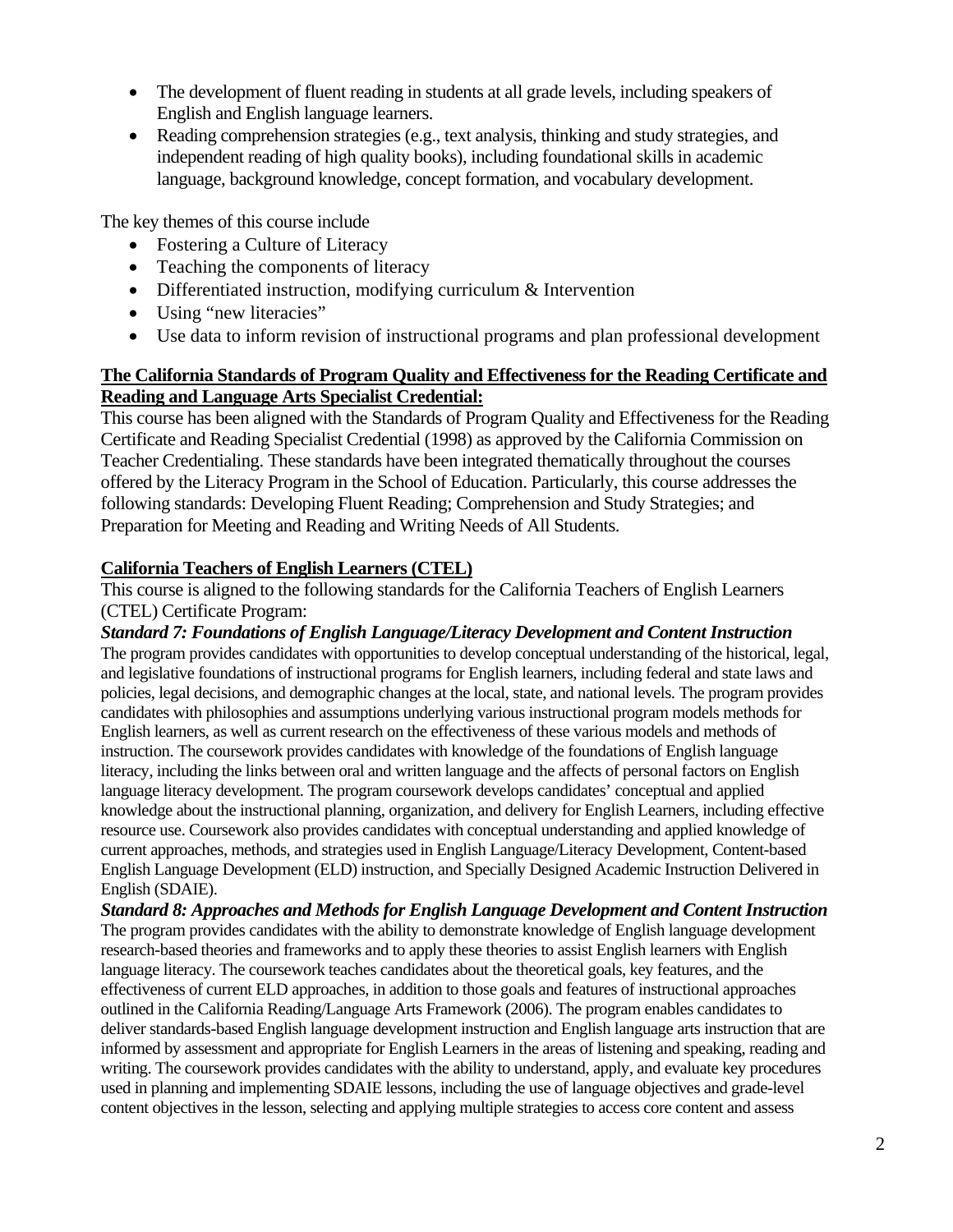students' prior knowledge, provide students with cognitively engaging input, and to augment and/or modify content-area texts and textbooks to address English learners' language needs. The coursework develops candidates' ability to utilize the methodology of ELD, Content-based ELD, and SDAIE to scaffold student acquisition of language and grade-level content knowledge across the curriculum and to target listening, speaking, reading and writing skills as appropriate to the student's level of language proficiency. **Course Requirements** 

## *School of Education Attendance Policy*

Due to the dynamic and interactive nature of courses in the School of Education, all students are expected to attend all classes and participate actively. At a minimum, students must attend more than 80% of class time, or s/he may not receive a passing grade for the course at the discretion of the instructor. Individual instructors may adopt more stringent attendance requirements. Should the student have extenuating circumstances, s/he should contact the instructor as soon as possible. *(Adopted by the COE Governance Community, December, 1997).* 

## *Attendance - online sessions:*

This section of 613 is a hybrid course. Several class sessions will meet online. Masters students are required to "attend" these online sessions by completing the online activities. During online sessions, graduate students complete learning activities related to a prompt provided by the instructor. A prompt typically requires one or more of the following kinds of activities (interaction with peers via the internet or cougar course, utilizing a website, reading articles or viewing videos online). Prompts typically also require an entry in an online forum or journal. Masters students' online session participation is evaluated by the following rubric.

| Criteria                                        | $5-4$ | $2 - 1$ |
|-------------------------------------------------|-------|---------|
| Evidence that student responded to each part of |       |         |
| the prompt assigned by the instructor           |       |         |
| Evidence of analytical - reflective thinking in |       |         |
| student's responses                             |       |         |
| Evidence that student makes connections to      |       |         |
| course readings                                 |       |         |
| Required attachments are included (if any)      |       |         |

Rubric for Online Class Participation

## *Required Readings*

Quiocho, A., and Ulanoff, S. (2009). *Differentiated Literacy Instruction for English Language Learners.* Allyn and Bacon. ISBN-13: 978-0-13-118000-0

## *Additional Readings as Assigned* (articles & online sources on 613 cougar course)

California Reading / Language Arts Framework

Model School Library Standards: www.cde.ca.gov/ci/cr/lb/

Pre-k Foundations: www.cde.ca.gov/sp/cd/re/psfoundations.asp Pre-k Frameworks: www.cde.ca.gov/sp/cd/re/documents/psframeworkkvol1.pdf

# *Readings*

Graduate students are expected to complete assigned readings *prior* to the class sessions to which the readings are related in preparation for class activities. Refer to the handout on reading assignments distributed by the instructor for the specific information about the readings for each class session. Graduate students are expected to be prepared to engage in conversation and analysis of readings during class.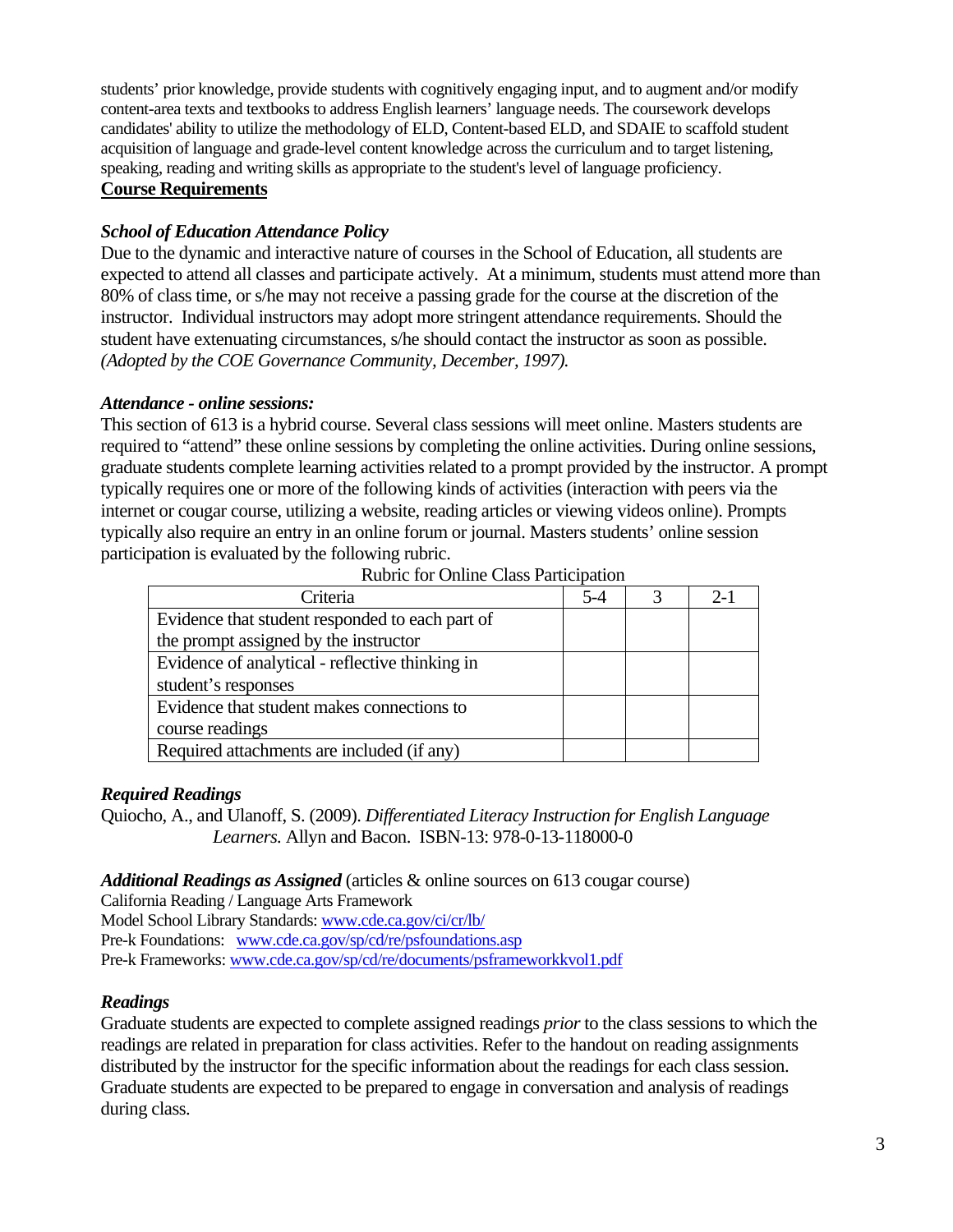## **Grading**

#### *Grading Standards*

|             | <b>Description of overall evaluation standards</b>                                                                                                                                                                        |  |  |
|-------------|---------------------------------------------------------------------------------------------------------------------------------------------------------------------------------------------------------------------------|--|--|
| <b>High</b> | The graduate student consistently performs and participates in an exemplary manner. Each assignment receives                                                                                                              |  |  |
|             | in-depth exploration and reflection based upon research, observations and classroom implementation. All work<br>is submitted in a professional manner using APA style when appropriate. Presentations are consistent with |  |  |
|             | professional expectations, providing appropriate visual aids, appropriate handouts, and are well prepared.                                                                                                                |  |  |
|             | Professional and responsible behavior, including timely attendance and submission of assignments, are                                                                                                                     |  |  |
|             | practiced in a consistent manner.                                                                                                                                                                                         |  |  |
| Inter-      | The graduate student meets outcomes expectations in a satisfactory manner. Each assignment is based upon                                                                                                                  |  |  |
| mediate     | research, observations and classroom implementation. Generally, work is submitted in a professional manner                                                                                                                |  |  |
|             | using APA style when appropriate. Generally, presentations are consistent with professional expectations,                                                                                                                 |  |  |
|             | providing appropriate visual aids, appropriate handouts, and are well prepared. Most of the time, professional                                                                                                            |  |  |
|             | and responsible behavior, including timely attendance and submission of assignments, are practiced in a                                                                                                                   |  |  |
|             | consistent manner.                                                                                                                                                                                                        |  |  |
| Low         | The graduate student's skills are weak and do not meet expectations. Each assignment is based upon opinion                                                                                                                |  |  |
|             | rather than research, theory, and best practices. Reflection is shallow. Assignments are submitted without APA                                                                                                            |  |  |
|             | style, thorough proofreading and organization. The student needs a great deal of guidance. The student is                                                                                                                 |  |  |
|             | consistently late with work and has classroom attendance problems                                                                                                                                                         |  |  |

| Α       | 100-93 |
|---------|--------|
| А-      | 90-92  |
| $B+$    | 88-89  |
| B       | 83-87  |
| $B-$    | 80-82  |
| $C_{+}$ | 78-80  |

#### **Course Assignments**

*Unless otherwise negotiated with the instructor, all assignments are to be handed in on the due date. Please note that 5 points will be deducted for each 24 hour period in which assignments are late.* 

| <b>ASSIGNMENT</b>                                                                       | <b>POINTS</b> |
|-----------------------------------------------------------------------------------------|---------------|
| Reports: connections to scholarly practice                                              | 15            |
| Data analysis: school-wide and Latino<br>Summit                                         | 20            |
| Power point presentation: chapter in Quiocho<br>& Ulanoff text                          | 20            |
| English reading intervention study and<br>poster presentation of strategy investigation | 25            |
| Text analysis: inventory and analysis of<br>classroom reading materials                 | 20            |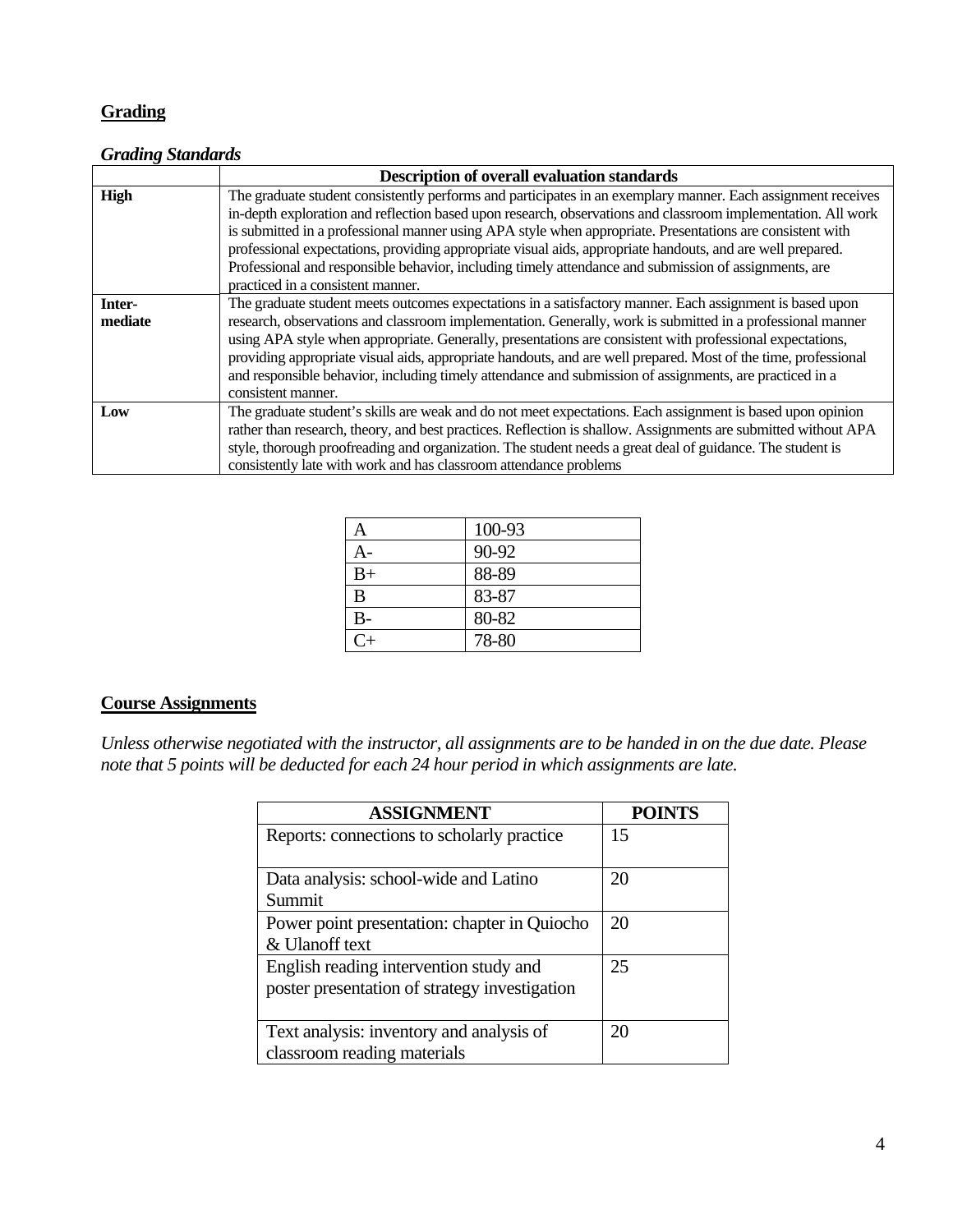*Writing***:** It is expected that students proofread and edit word-processed assignments prior to submission. Hand-written work is not accepted. Assignments are to be written in Times New Roman, size11 font, and are 1.5 spaced. Ensure the text is error-free (grammar, spelling), and ideas are logically presented. All citations, where appropriate, use American Psychological Association (APA) format.

#### *Assignment Descriptions*

#### **1. Reports: Connections to Scholarly Practice**

The purpose of the reports is for graduate students to draw connections between key concepts from the readings, class discussions and their development as scholarly practitioners. The graduate student reports his/her connections to central concepts. *Making a connection typically involves describing the manner in which a concept is applied, demonstrated and/or experienced within the graduate student's own instructional practice and scholarship.* Some reports will encourage graduate students to analyze and evaluate how they facilitate their students' use of digital literacies to support their students in accessing and using digital resources and technologies for second language acquisition and literacy development. Readings for the course will include topics related to the new literacies of the Internet and other Information and Communication Technologies (ICTs) which include the skills, strategies, and dispositions necessary to successfully use and adapt to the rapidly changing information and communication technologies and contexts that continuously emerge in our world and influence all areas of our personal and professional lives. These new literacies make use of the Internet and other ICTs to identify important questions, locate information, critically evaluate the usefulness of that information, synthesize information to answer those questions, and then communicate the answers to others.

To complete this assignment, the graduate student first reads the assigned readings, writes a report, using the template (below), and engages in discussion with class peers. Reports typically highlight three (3) key concepts from the readings. Graduate students will submit the report on the cougar course for 613 in either a forum or an assignment posting.

| <b>Connections to Scholarly Practice Report Template</b> |                  |  |
|----------------------------------------------------------|------------------|--|
| Name:                                                    |                  |  |
| Title of the reading:                                    |                  |  |
| Key concepts from the readings                           | My connection(s) |  |
|                                                          |                  |  |
|                                                          |                  |  |
|                                                          |                  |  |
| <b>Partner Talk Notes</b>                                |                  |  |

#### **2. Data analysis: school-wide and Latino Summit:**

For this assignment, graduate students analyze data for the strengths and challenges in the school system related to the effectiveness of education for Latinos, including English Learners, from preschool to the university. Masters students interpret the data to determine what to continue doing in literacy programs and what to change in regards to instructional practice and professional development. Masters students use sources such as data from a select school, including disaggregated school-wide assessment data, and the Latino Summit Data report, which is available online at the San Diego County Office of Education website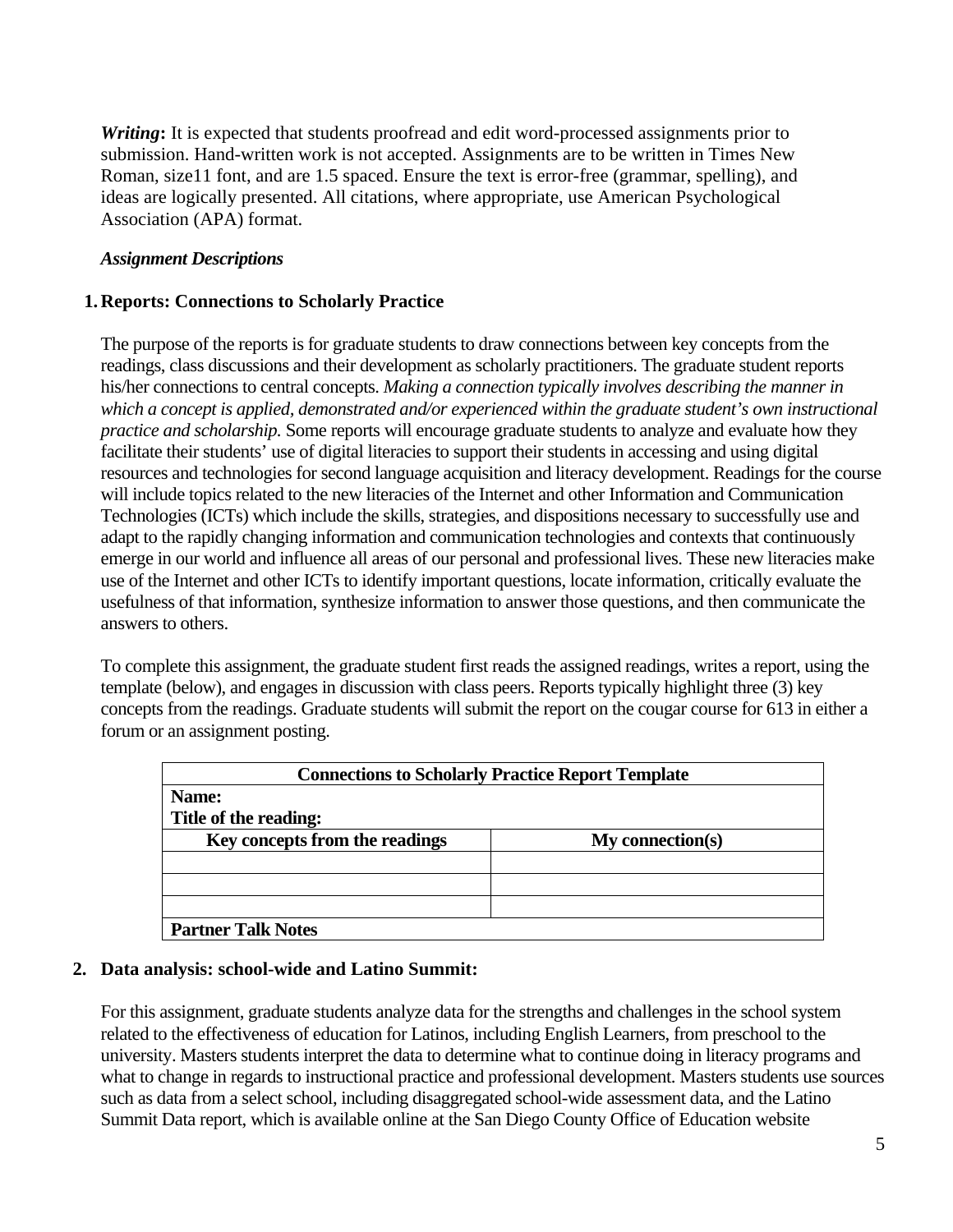organize the paper. (www.sdcoe.net). Masters students may work individually or collaborate with a partner to write a 1,000 word paper (approximately 3 pages, using 1.5 spacing, Times New Roman, font size 11). Use the template below to

| TUILDIALU IVI DALA AIIAIVSIS                  |                                                                   |  |  |
|-----------------------------------------------|-------------------------------------------------------------------|--|--|
| <b>Brief</b> description of the select school | How would you describe the school?                                |  |  |
| (typically, masters students select one with  | Descriptors include: "rural or urban," "coastal or inland,"       |  |  |
| which they are already familiar).             | "upper income or low income", population, demographics            |  |  |
| Analyze the Latino Summit Data report,        | What are the trends of change and/or of stability that these data |  |  |
| trends over time                              | show for the past decade in the education of Latinos?             |  |  |
|                                               | (These trends could be related to any of the following strands:   |  |  |
|                                               | student ethnicity, English learners, educational programs,        |  |  |
|                                               | academic performance, graduation rates, teacher ethnicity &       |  |  |
|                                               | experience, educational attainment.)                              |  |  |
| Analyze the school-wide disaggregated         | What information does the assessment data provide about the       |  |  |
| assessment data                               | academic performance, particularly related to literacy and        |  |  |
|                                               | language, of Latinos and EL students in the school?               |  |  |
| Determine what the findings reveal about      | What strengths and/or challenges do these findings reveal         |  |  |
| strengths and challenges of the schools       | about education for Latino students and EL students?              |  |  |
| Explain the implications of the data          | Overall and in literacy programs, what should the                 |  |  |
| analysis for instructional programs and/or    | school continue doing and what should the school                  |  |  |
| professional development.                     | change in regards to instructional practice and/or                |  |  |
|                                               | professional development?                                         |  |  |

#### **Template for Data Analysis**

## **3. Power point presentation of chapter in Quiocho & Ulanoff text**

Graduate students work together in small groups to create and present a power point presentation for the whole class on a chapter from the Quiocho & Ulanoff text. Masters students will be assigned a chapter to read and discuss it together. After identifying the key concepts of the chapter, they will develop a power point to support them in *teaching* the whole class the main ideas and the instructional strategies described in the chapter. The group will have 25 minutes to make their presentation. Signups for the chapters will take place the first class session. The presentation should follow the template.

|                     | Template for presentation of chapter                                                                                               |  |  |
|---------------------|------------------------------------------------------------------------------------------------------------------------------------|--|--|
| Slides $1 & 2$      | Introduce chapter stating the title and purpose of the chapter & briefly<br>summarized chapter objectives                          |  |  |
| Slides $3 & 4$      | Describe key concepts from "Building Background Knowledge" &<br>clarify any essential vocabulary needed to understand the chapter. |  |  |
| Slides $5, 6$<br>&7 | Explain at least 2 of the practices recommended in "Linking Theory to<br>Practice."                                                |  |  |
| Slides $8 & 9$      | Briefly highlight an example, from "Examples from the Field"                                                                       |  |  |
| Slide 10            | Facilitate activity in which class learns to use one of the recommended<br>practices.                                              |  |  |

## **4. English reading intervention study** *(meets CTEL standards 7 & 8.)*

Graduate students design and implement an instructional reading intervention for children who need help reading English language texts. Masters students work with an individual child who is an English language learner or a small group of children, which includes at least 1 child who is an English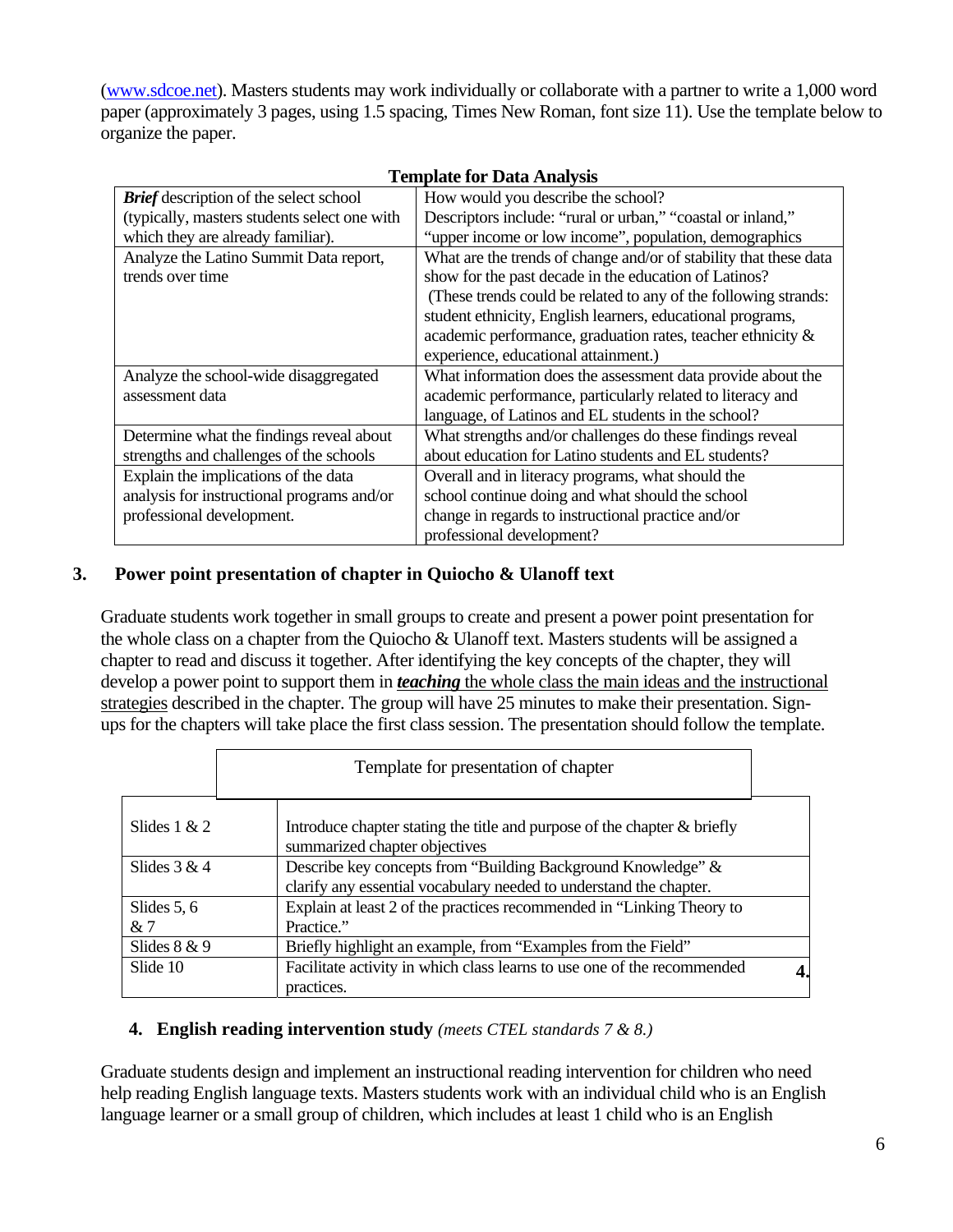language learner. Graduate students gather pre-test data, which is used to inform decisions as to an appropriate instructional strategy to use during the reading intervention. Pre and post test data are analyzed to aide Masters students in drawing conclusions about the effects of the intervention. Students write a 1,500 to 1,600 word essay (approx 4 - 5 pages using 1.5 spacing, Times New Roman, font size 11) that follows the template for the literacy intervention paper. The paper should include citations of research from scholarly/research-based professional literature at appropriate places in the paper.

|                                                      | Template for Literacy Intervention Paper                                                                                                                                                                                                                                                                                                                                                                                                          |  |  |
|------------------------------------------------------|---------------------------------------------------------------------------------------------------------------------------------------------------------------------------------------------------------------------------------------------------------------------------------------------------------------------------------------------------------------------------------------------------------------------------------------------------|--|--|
| <b>Section 1</b><br>Introduction<br>$\&$<br>Pre-test | A description of the need the reader(s) have that calls for an<br>intervention, including the EL student(s)' needs.<br>A brief description of the formal or informal assessment<br>$\bullet$<br>data information gathered and used to determine reading<br>needs and English proficiency levels for the EL student(s).<br>An explanation of how the assessment data points out the<br>specific need.                                              |  |  |
| <b>Section 2</b><br>Intervention<br>description      | A description of the instructional strategy you plan to try<br>$\bullet$<br>with the individual or small group, including the EL<br>student(s). (include time frame for implementing<br>intervention)<br>An explanation of why you think it is an appropriate<br>instructional intervention. Cite the salient literature.                                                                                                                         |  |  |
| <b>Section 3</b><br>Intervention<br>record           | A record of what you did and how the child/children<br>$\bullet$<br>responded, including how the EL student(s) responded.                                                                                                                                                                                                                                                                                                                         |  |  |
| <b>Section 4</b><br>Post-test                        | A report of the extent to which this intervention did or did<br>$\bullet$<br>not work in the ways that were expected, including for<br>supporting the EL student(s)' reading in English. Be sure to<br>include assessment data information and report what were<br>the positive, neutral, and/or negative results?<br>An explanation of why this intervention did or did not work<br>in the ways that were expected. Cite the salient literature. |  |  |
| <b>Section 5</b>                                     | A reflection on what you learned about using literacy<br>$\bullet$<br>assessments data to plan and evaluate specific interventions,                                                                                                                                                                                                                                                                                                               |  |  |
| Reflection                                           | in particular as the data relates to EL students learning to<br>read in English. What was valuable about the experience?<br>What would you do differently next time? How could you<br>use this experience to further your development as a reading<br>teacher or a reading specialist?                                                                                                                                                            |  |  |

## **Poster presentation of strategy investigation:**

In the poster presentation, graduate students illustrate an exemplary strategy that they have investigated for use during their English reading intervention study. The instructional strategy highlighted should be appropriate for teaching one or more components of literacy instruction: oral language development, word analysis, fluency, vocabulary development, listening and reading comprehension, and written language development, in particular a strategy that supports the EL student learning to read in English.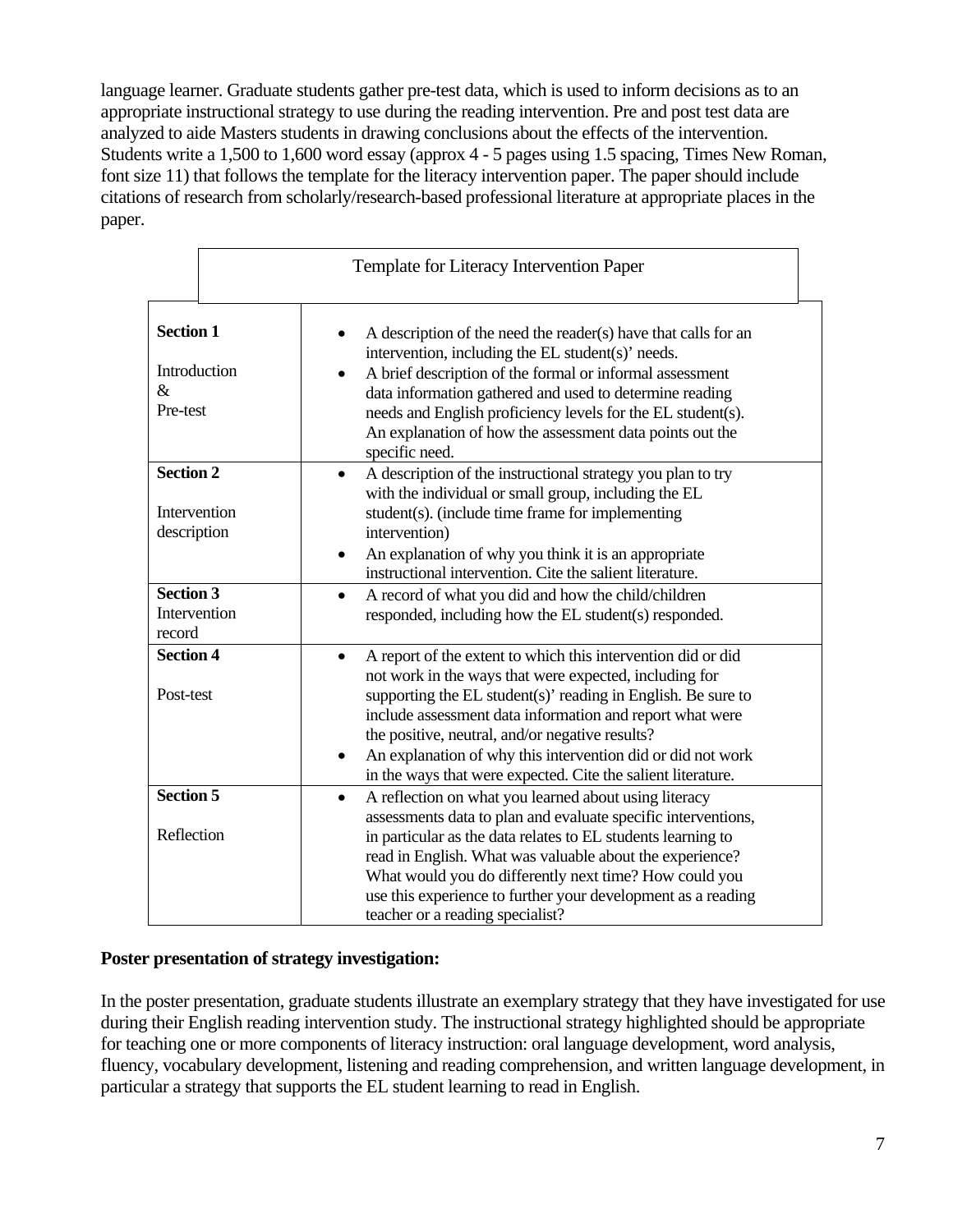**clarity of information in terms of content, organization and visual appeal.** Masters students investigate an instructional strategy, ideally implementing it at least once, and prepare a poster to be presented during a poster session in class. The poster should include the items on the "checklist for poster presentation." During the poster session, students will stand next to their poster and use it to explain and demonstrate how the strategy works. **Please note the poster presentation should strive for** 

| $\mathbf{X}$ | <b>CHECKLIST FOR POSTER PRESENTATION</b>                                                                                                |
|--------------|-----------------------------------------------------------------------------------------------------------------------------------------|
|              | The name of the strategy                                                                                                                |
|              | the English proficiency level for which the strategy is designed or modified to<br>support                                              |
|              | A clear brief explanation of why the strategy supports reading in English, in<br>particular by EL students learning to read in English. |
|              |                                                                                                                                         |
|              | Example(s) of the instructional materials needed to teach the strategy                                                                  |
|              | A step by step "how to" description of implementing the instructional strategy                                                          |
|              | A sample of the product created when students use the strategy. Example(s) of real                                                      |
|              | children's work strongly recommended                                                                                                    |
|              | Reference information citing sources                                                                                                    |

#### **5. Text analysis: inventory and analysis of classroom reading materials**

The "Text Analysis" assignment involves examining the texts of all types in local instructional settings for their potential to nurture a culture of literacy and to teach the components of literacy, especially for children who are learning English or who are struggling with reading. The *components of research-based literacy instruction* include oral language development, word analysis, fluency, vocabulary development, listening and reading comprehension, and written language development.

The *culture of literacy* at the classroom and school level is determined by the extent to which the following elements of a culture of literacy are evident:

- the extent to which reading, writing, listening and speaking of a variety of types of text is used on a daily basis,
- the extent to which online and offline reading and writing skills are developed,
- the extent to which adopted curriculum is implemented effectively,
- the extent to which implementation is supported by peer coaching and professional development.

The culture of literacy can be evaluated at the classroom or school level for how it supports or impedes literacy development by examining the extent to which it does the following:

- acknowledges, honors and engages the diverse backgrounds, skills, language and literacy experiences of students, families and community to acquire English literacy skills;
- develops a shared vision that aligns resources to support high academic expectations for student achievement in reading and literacy;
- information. fosters positive attitudes toward reading in order to develop a lifelong habit of reading and writing for pleasure and

First, the graduate student conducts an inventory of the various types of texts that are accessible to children in one local instructional setting. The inventory should include digital resources and technologies. The Masters student lists one or two titles for each text type identified. Next, the graduate student uses the "text analysis criteria" to analyze the texts and determine their potential to nurture the culture of literacy and to teach the components of literacy, particularly for struggling students and students learning English.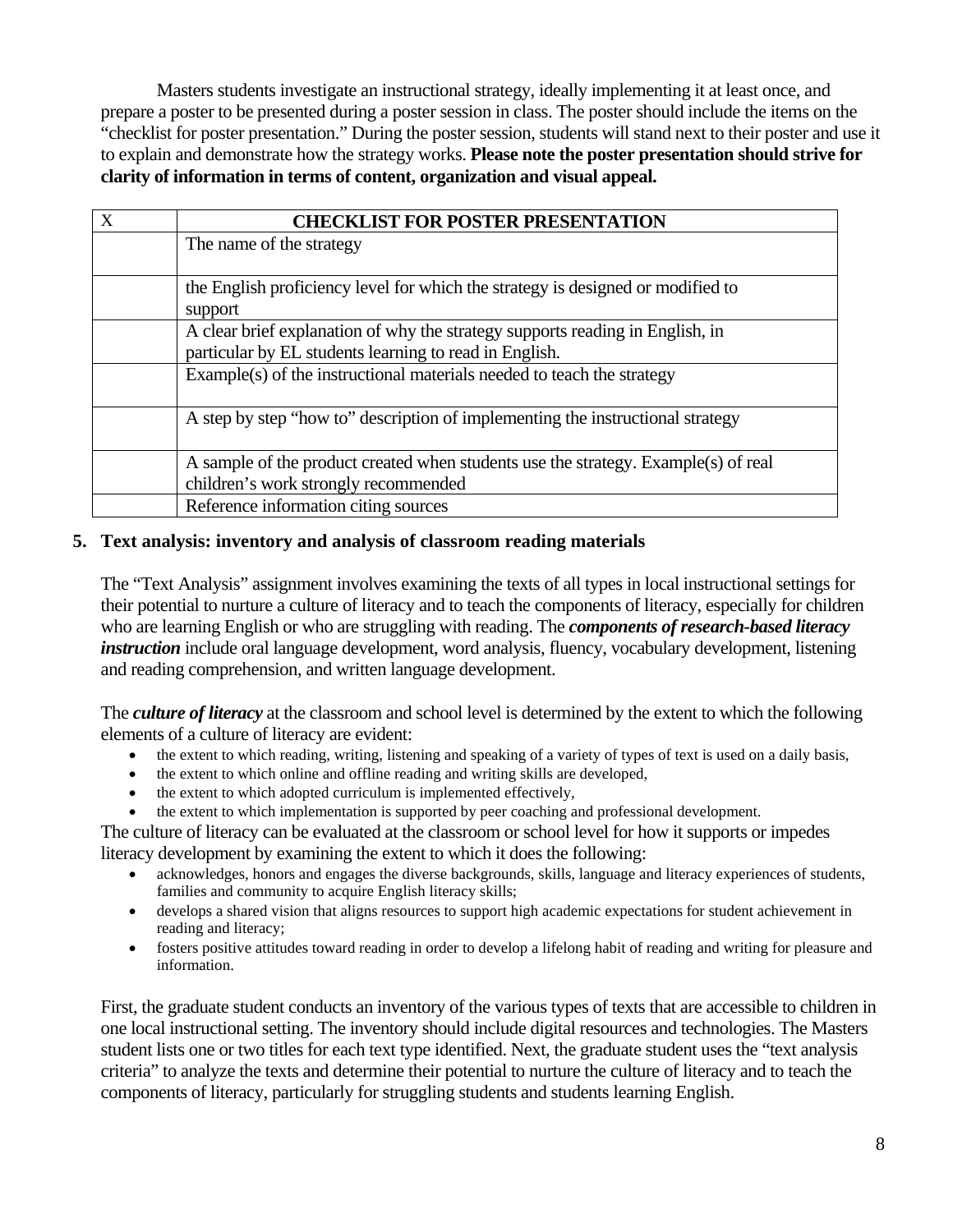Finally, the graduate student describes areas of strength and of need regarding how the reading materials in a local educational setting support effective teaching of literacy components and a strong culture of literacy. The text analysis should be organized according to the text analysis paper guidelines.

## **Text Analysis Paper Guidelines**

## **Part 1: Inventory**

Create a table like the sample below to record your inventory information.

| <b>Inventory SAMPLE</b>                                             |                                      |  |
|---------------------------------------------------------------------|--------------------------------------|--|
| Titles in the instructional setting<br><b>Text type descriptors</b> |                                      |  |
| (type, genre, structure, culture)                                   |                                      |  |
| Narrative, historical fiction chapter book,                         | Bud, Not Buddy                       |  |
| narrative plot structure                                            | Number the Stars                     |  |
| Poetry, haiku & lyric poetry                                        | A Few Flies and I                    |  |
|                                                                     | Love the Dog                         |  |
| Expository; textbook; topical $\&$                                  | Medieval to Early Modern Times       |  |
| sequential, cause & effect                                          | Focus on Life Science                |  |
| Narrative; picture book;                                            | Icy Watermelon/Sandia Fria           |  |
| bilingual Spanish-English, Latino culture                           | <b>Braids/Trencitas</b>              |  |
| Expository, online website, interactive                             | Game star mechanic                   |  |
|                                                                     | Learner interactives science modules |  |
|                                                                     |                                      |  |

## **Part 2: Analysis**

## **Write you analysis in three paragraphs**

- **1.** The first paragraph records your analysis to determine the potential of the texts inventoried to nurture the *culture of literacy* in general and, in particular, for struggling students and students learning English
- **2.** The second paragraph records you analysis to determine the potential of the texts inventoried to teach *components of literacy* in general and, in particular, for struggling students and students learning English
- 3. The third paragraph describes *areas of strength and of need* regarding the extent to which the accessible texts in one local educational setting support effective teaching of literacy components and a strong culture of literacy.

# **Graduate Writing Requirements**

# *GWAR*

The California State University maintains a Graduation Writing Assessment Requirement (GWAR) for master's students, to be completed before Advancement to Candidacy can be approved. A student may satisfy the graduate writing requirement in one of two ways: an acceptable standardized test score, or a paper that receives a passing score as described in the GWAR rubric. Toward the goal of providing opportunity for graduate students in the School of Education to satisfy the writing requirement, all papers in all graduate classes must adhere to the rules of style (for writing and format style) detailed in the Publication Manual of the American Psychological Association, 6th Ed. (2009). This is a required textbook for all CSUSM SOE graduate courses.

# *All University Writing Requirement*

Every course at the university must include the writing of at least 2500 words. Your notebook, in-class writing, and lesson plan will count towards this requirement.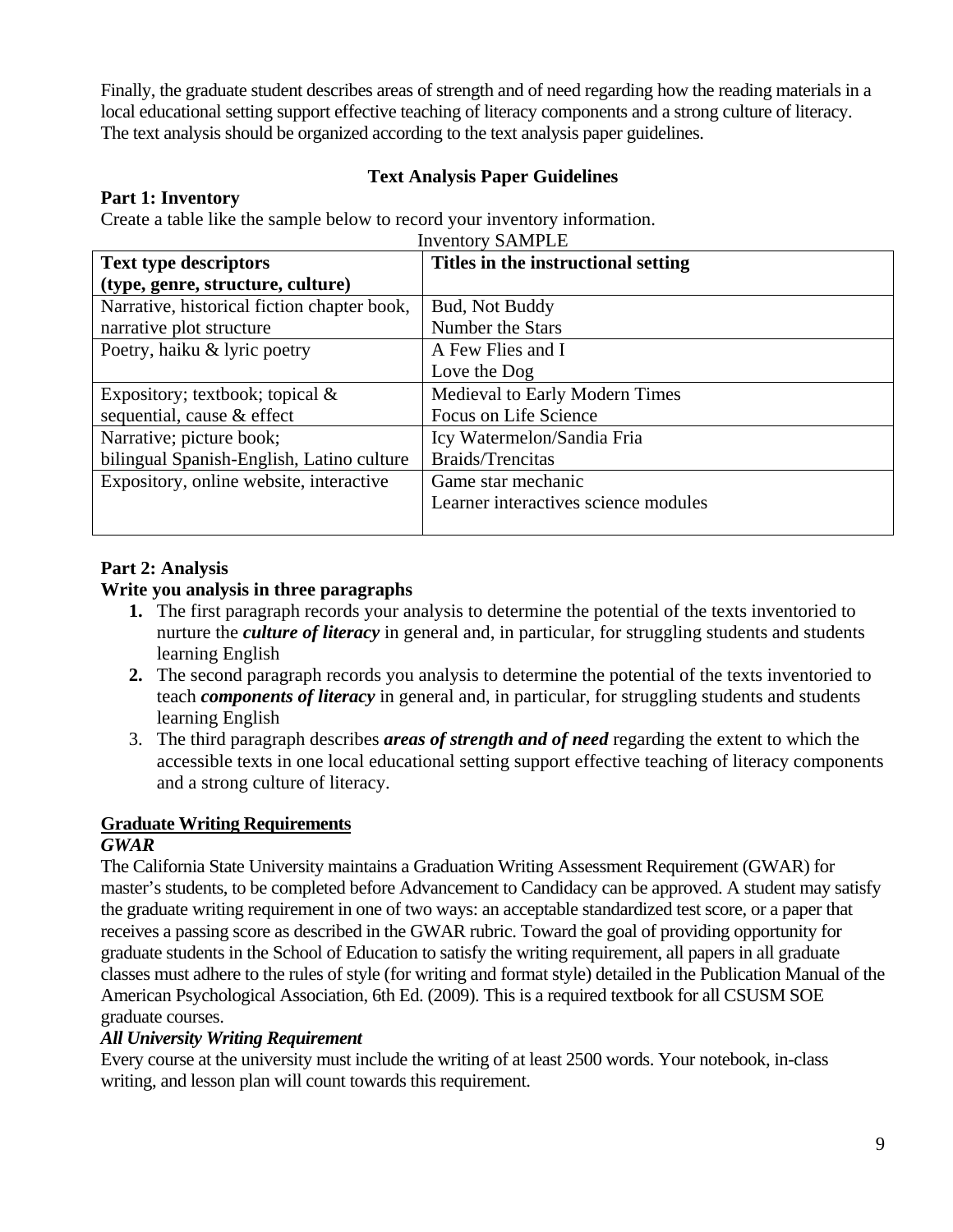## **CSUSM Academic Honesty Policy**

"Students will be expected to adhere to standards of academic honesty and integrity, as outlined in the Student Academic Honesty Policy. All written work and oral presentation assignments must be original work. All ideas/materials that are borrowed from other sources must have appropriate references to the original sources. Any quoted material should give credit to the source and be punctuated with quotation marks. Students are responsible for honest completion of their work including examinations. There will be no tolerance for infractions. If you believe there has been an infraction by someone in the class, please bring it to the instructor's attention. The instructor reserves the right to discipline any student for academic dishonesty in accordance with the general rules and regulations of the university. Disciplinary action may include the lowering of grades and/or the assignment of a failing grade for an exam, assignment, or the class as a whole." Incidents of Academic Dishonesty will be reported to the Dean of Students. Sanctions at the University level may include suspension or expulsion from the University.

## **Plagiarism:**

As an educator, it is expected that each student will do his/her own work, and contribute equally to group projects and processes. Plagiarism or cheating is unacceptable under any circumstances. If you are in doubt about whether your work is paraphrased or plagiarized see the Plagiarism Prevention for Students website http://library.csusm.edu/plagiarism/index.html. If there are questions about academic honesty, please consult the University catalog.

## **Use of Technology:**

processing, electronic mail, cougar courses, use of the Internet, and/or multimedia presentations). Students are expected to demonstrate competency in the use of various forms of technology (i.e. word Specific requirements for course assignments with regard to technology are at the discretion of the instructor. All assignments will be submitted online, and some will be submitted in hard copy as well. Details will be given in class.

## **Electronic Communication Protocol:**

Electronic correspondence is a part of your professional interactions. If you need to contact the instructor, email is often the easiest way to do so. It is my intention to respond to all received e-mails in a timely manner. Please be reminded that e-mail and on-line discussions are a very specific form of communication, with their own nuances and etiquette. For instance, electronic messages sent in all upper case (or lower case) letters, major typos, or slang; often communicate more than the sender originally intended. Please be mindful of all e-mail and on-line discussion messages you send to your colleagues, to faculty members in the School of Education, or to persons within the greater educational community. All electronic messages should be crafted with professionalism and care. In addition, if there is a concern with an electronic message sent to you, please talk with the author in person in order to correct any confusion.

## **Students with Disabilities Requiring Reasonable Accommodations**

Students must be approved for services by providing appropriate and recent documentation to the Office of Disable Student Services (DSS). This office is located in Craven Hall 4300, and can be contacted by phone at (760) 750-4905, or TTY (760) 750-4909. Students authorized by DSS to receive reasonable accommodations should meet with their instructor during office hours or, in order to ensure confidentiality, in a more private setting.

## **Special Note Spring 2012**

The California Faculty Association is in the midst of difficult contract negotiations with the CSU administration. In response to the CSU's stance, it is possible that the faculty union will call for a one-day strike or other work stoppage. When a decision for such action has been reached, you will be informed about the decision and of any disruption to the posted schedule.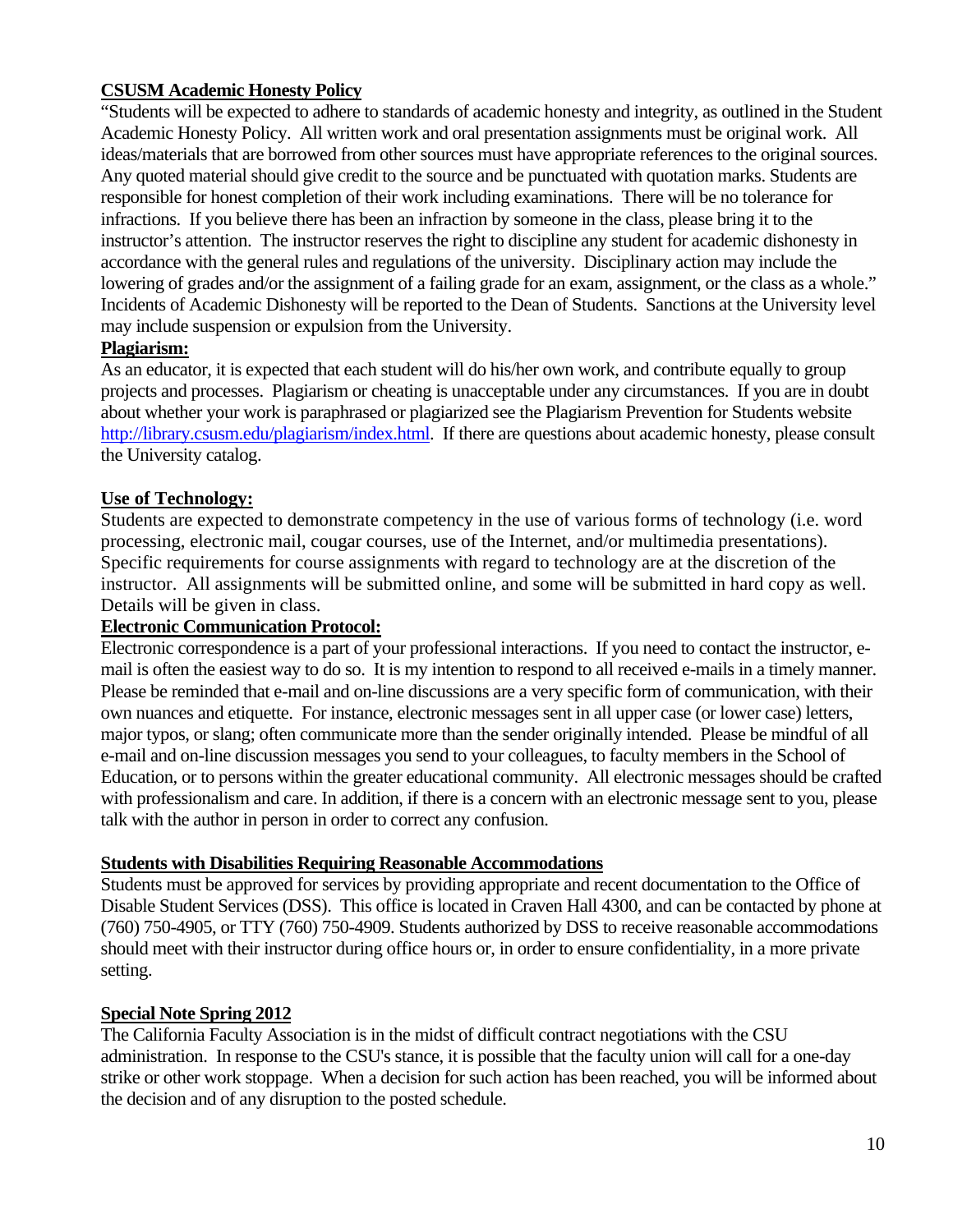#### COURSE SCHEDULE: EDUC 613 Spring 2012 **The instructor reserves the right to modify the schedule**.

| <b>Date</b>           | <b>Topic</b>                                       | <b>Assignments</b>                      |
|-----------------------|----------------------------------------------------|-----------------------------------------|
| <b>Session 1</b>      | Overview of the Course                             |                                         |
| Jan 24                | Multiple dimensions of literacy                    |                                         |
|                       | Description: chapter presentation                  |                                         |
|                       | Description: English reading intervention study    |                                         |
| <b>Session 2</b>      | Differentiated instruction for EL - emergent       | <b>Readings:</b>                        |
| Jan 31                | bilingual; L1 & L2 language development            | www.learner.org/resources/series26.html |
|                       |                                                    | Due:                                    |
|                       | Description: data analysis                         | Connections Report #1                   |
| <b>Session 3</b>      | Culturally responsive literacy instruction         | <b>Readings:</b>                        |
| Feb 7                 | Sociolinguistic dimension of literacy              | Q&U ch. 1 and 2                         |
|                       |                                                    | Due:                                    |
|                       | Description: text analysis                         | Connections Report #2                   |
| <b>Session 4</b>      | Supplementing textbooks with picture-books         | Due:                                    |
| Feb 14                | Evaluating instructional interventions             | Prompt #1 activity                      |
| <b>Online</b> session |                                                    |                                         |
| <b>Session 5</b>      | Literacy instruction for beginning readers,        | <b>Readings:</b>                        |
| Feb 21                | linguistic & developmental dimensions of literacy  | Q&U ch 3                                |
|                       |                                                    | Due:                                    |
|                       | Check in: English reading intervention study       | Chapter presentation                    |
|                       | Workshop: text inventory & analysis                | Draft of text inventory                 |
| <b>Session 6</b>      | Identifying literacy instruction program strengths | Due:                                    |
| Feb <sub>28</sub>     | via analysis of school wide assessment data and    | Data analysis                           |
| <b>Online</b> session | Latino summit data                                 |                                         |
| <b>Session 7</b>      | Reading comprehension                              | <b>Readings:</b>                        |
| Mar 6                 | the cognitive dimension of literacy                | Q&U ch 5                                |
|                       |                                                    | Due:                                    |
|                       | check in: text analysis                            | Chapter presentation                    |
| <b>Session 8</b>      | Integrating vocabulary instruction &               | Due:                                    |
| Mar 13                | Supporting the development of academic language    | Prompt #2 activity                      |
| <b>Online</b> session | for students learning English (Dolores' essay)     |                                         |
|                       | <b>SPRING BREAK March 19 - 24</b>                  |                                         |
| <b>Session 9</b>      | Reciprocal processes                               | <b>Readings:</b>                        |
| Mar 27                | Writing instruction                                | Q&U ch 6                                |
|                       |                                                    | Due:                                    |
|                       |                                                    | Chapter presentation                    |
|                       |                                                    | Text analysis                           |
| <b>Session 10</b>     | Multiple modalities in reading and writing         | Due:                                    |
| Apr 3                 | Exploring theories of the New Literacies           | Prompt #3 activity                      |
| <b>Online session</b> |                                                    |                                         |
| <b>Session 11</b>     | Poster session: Instructional strategies for       | Due:                                    |
| Apr 10                | instructional interventions                        | Poster presentation of strategy         |
|                       | Workshop: English Reading Intervention study       |                                         |
| <b>Session 12</b>     | Achievement gap in literacy, poverty, access to    | Due:                                    |
| Apr 17                | books and independent, self-selected reading       | Prompt #4 activity                      |
| <b>Online</b> session |                                                    |                                         |